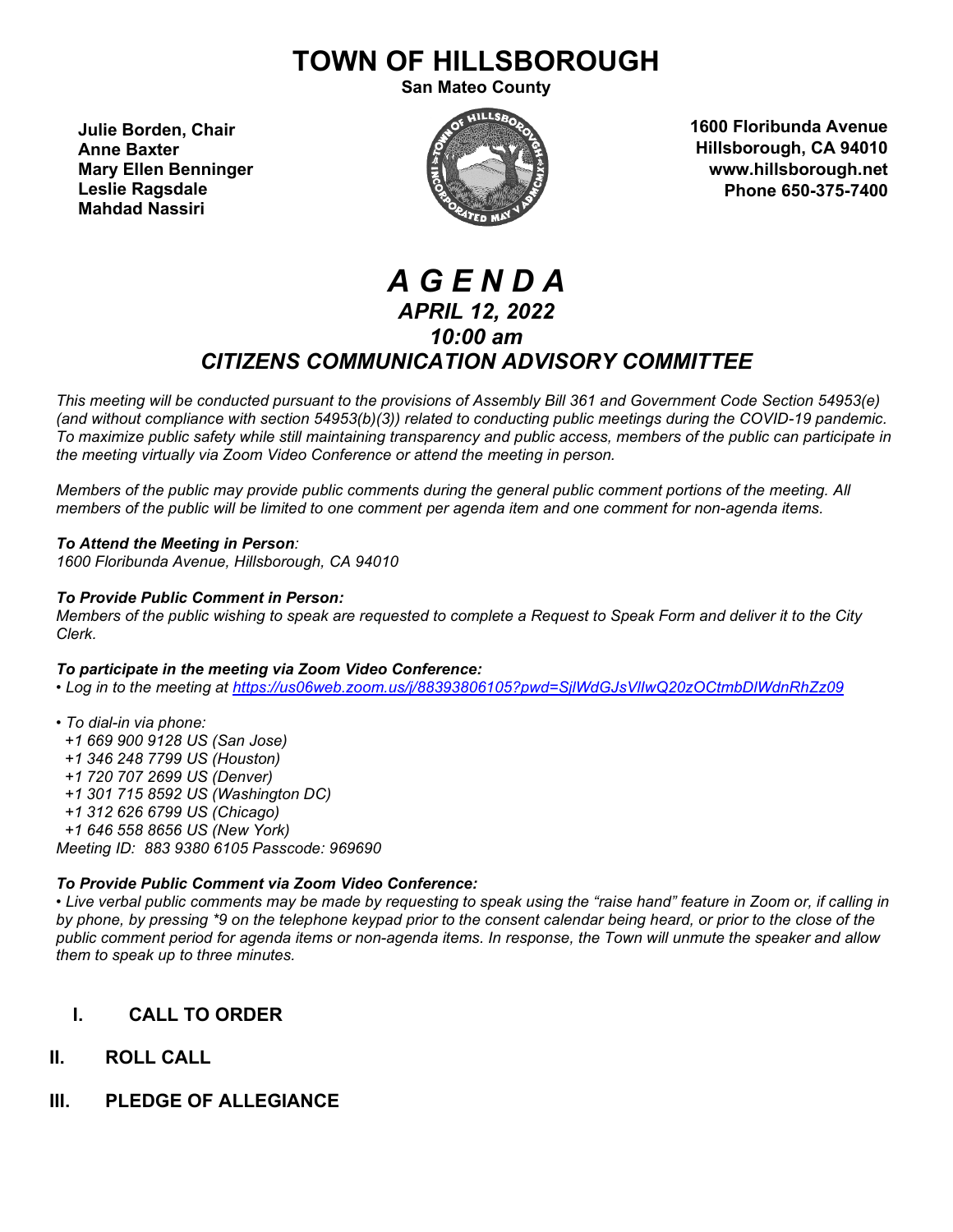#### **IV. MINUTES: March 15, 2021**

#### **V. PRESENTATION: Town Council Update**

#### **VI. PUBLIC COMMENT I:**

*This portion of the meeting is reserved for persons wishing to address the Citizens Communication Advisory Committee on any matter not on the agenda. Members of the public may provide comments via the Zoom platform by using the "raise hand" feature or, if calling in by phone, by pressing \*9 on the telephone keypad. In response, the Town will unmute the speaker and allow them to speak on any topic for up to three minutes. If there appears to be a large number of speakers, speaking time may be reduced to no less than 2 minutes, at the discretion of the Chair. Members of the public are limited to one comment at this time. State law prohibits the Citizens Communication Advisory Committee from discussing or acting on non-agenda items, and generally limits the ability of the Citizens Communication Advisory Committee to respond to any public comments made regarding non-agenda items.*

#### **VII. NEW BUSINESS:**

1. E-Announcement Topics

#### **VIII. DISCUSSION:**

- 2. Staff Updates
- 3. 2022 Q2 Newsletter Article Review

#### **IX. PUBLIC COMMENT II:**

*This portion of the meeting is reserved for persons wishing to address the Citizens Communication Advisory Committee on any matter not on the agenda. Members of the public may provide comments via the Zoom platform by using the "raise hand" feature or, if calling in by phone, by pressing \*9 on the telephone keypad. In response, the Town will unmute the speaker and allow them to speak on any topic for up to three minutes. If there appears to be a large number of speakers, speaking time may be reduced to no less than 2 minutes, at the discretion of the Chair. Members of the public are limited to one comment at this time. State law prohibits the Citizens Communication Advisory Committee from discussing or acting on non-agenda items, and generally limits the ability of the Citizens Communication Advisory Committee to respond to any public comments made regarding non-agenda items.*

#### **X. ADJOURNMENT**

#### **SPECIAL ACCOMMODATIONS:**

*If you need a disability-related modification or accommodation, including auxiliary aids or services, to participate in the Citizens Communication Advisory Committee meeting, or if you need an agenda in an alternate form, please contact the City Clerk at 375-7412 at least 24 hours before the scheduled Citizens Communication Advisory Committee meeting.*

#### **ATTACHMENTS: Draft 2022 Q2 Newsletter**

*Any items listed as "Attachments" to the agenda are available on the Town's website or at the City Clerk's office.* 

*Any writings or documents provided to a majority of the Citizens Communication Advisory Committee regarding any item on this agenda, except as exempt from public disclosure under applicable law, will be made available for public inspection in the City Clerk's Office located at 1600 Floribunda Avenue, Hillsborough, CA 94010, during normal business hours.*

#### **AUDIO / VISUAL ADVISORY:**

*Those persons who wish to use PowerPoint or other mediums when presenting to the Citizens Communication Advisory Committee will be required to submit media items to the City Clerk by 12:00 p.m. on the day of the meeting. Media items can be emailed to [lnatusch@hillsborough.net.](mailto:lnatusch@hillsborough.net)*